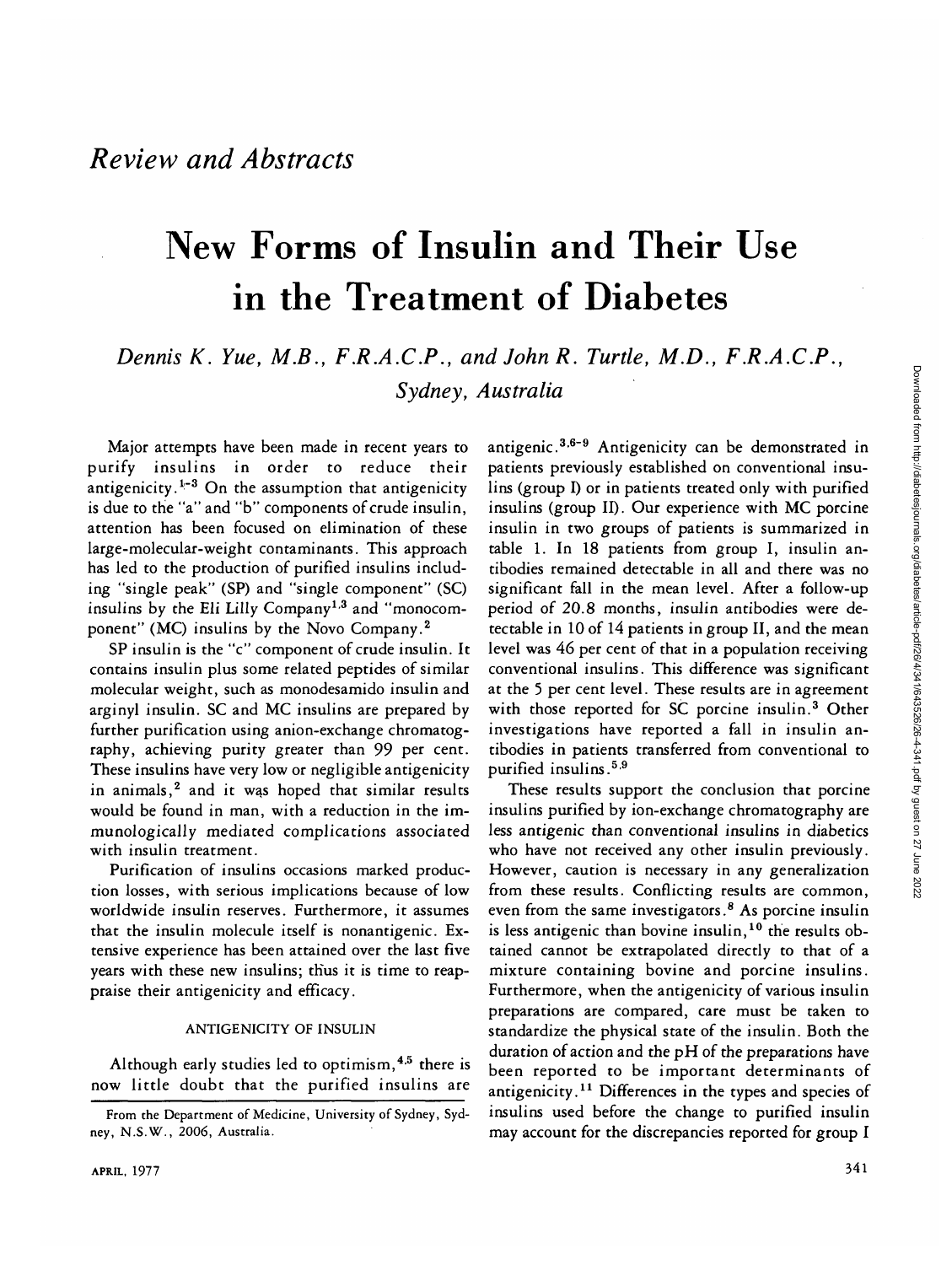**NEW FORMS OF INSULIN** 

It is uncertain whether antigenicity should be attributed to the insulin molecule itself or to inadequate purification. Although undoubtedly these insulins have been purified to a considerable extent, impurities can still be demonstrated.<sup>712</sup> Specific antibodies against proinsulin have been reported in patients treated exclusively with MC insulins.<sup>7,8</sup> In contrast to previous reports,<sup>4,13</sup> specific antibodies directed against the "a" and "b" components can be demonstrated in both group I and group II patients during treatment with MC insulins (table 1). The presence of these impurities in antigenically significant quantities precludes the possibility that insulin antigenicity can be attributed confidently to the insulin molecule itself. A more highly purified insulin is necessary to resolve this question. While it may not be possible to eliminate these contaminants completely from any insulin preparation, the minimal requirement for purity will be that which does not cause antibody formation against the large-molecular-weight components. The lower level of antibodies against "a" and "b" components in group II patients, in comparison with diabetics receiving conventional insulins, suggests that these contaminants have been reduced significantly. The removal of "a" component is more complete in MC insulins as there was also a reduction of anti-"a" antibody level in group I patients after the change in therapy.

Determination of the cause of insulin antigenicity is

complicated further by the formation of insulin dimers, desamido insulin, and other degradation products during storage of insulin.<sup>7,14</sup> Although the antigenicity of these products is low in animals,<sup>2,4</sup> this has not been established in man with certainty. Indeed, desamido insulin has been assumed by some investigators to be a major source of antigenicity.<sup>3</sup> As it is impossible to inject insulin as soon as it is produced, it may be crucial to develop techniques to prevent the formation of dimers and degradation products during storage.<sup>3</sup>

## EFFICACY OF PURIFIED INSULINS

## *Insulin Dosage*

There is no agreement as to the effect of insulin purification on insulin dosage.<sup>3,5-9</sup> Results in table 1 indicate that there is not a significant fall in insulin requirement after a change to purified insulins. Even in the group II patients in whom MC porcine insulins have induced a lower mean insulin antibody level, the requirement is not significantly less than that of a control population on conventional insulins. Similar results have been demonstrated for SC and SP insulins.<sup>36</sup> Although other investigators have demonstrated a fall in insulin requirement, the decline was gradual and modest.<sup>5,9</sup> Certainly, early fears of frequent hypoglycemia following a change to purified insulins have not materialized. This lack of a dramatic response is not surprising, as insulin antibodies are not major determinants of insulin dosage in the major-

| components in patients treated with MC and conventional insulins |                        |                     |                           |                           |                        |
|------------------------------------------------------------------|------------------------|---------------------|---------------------------|---------------------------|------------------------|
|                                                                  | Period of<br>follow-up | Insulin<br>antibody | "a" Component<br>antibody | "b" Component<br>antibody | Insulin<br>requirement |
|                                                                  | Months                 | Nanomolar           | Micrograms per liter      |                           | Units/day              |
| Group I                                                          |                        |                     |                           |                           |                        |
| Diabetics changed from<br>conventional to MC insulin<br>$(n=18)$ |                        |                     |                           |                           |                        |
| (a) before change                                                |                        | $0.50 \pm 0.13$     | $6.65 \pm 1.02$           | $11.55 \pm 3.03$          | $79 \pm 9$             |
| (b) after change                                                 | $19.2 \pm 1.0$         | $0.47 \pm 0.12^*$   | $3.86 \pm 0.80$           | $9.54 \pm 2.09*$          | $69 \pm 10*$           |
| Group II                                                         |                        |                     |                           |                           |                        |
| Diabetics treated only<br>with MC insulin                        |                        |                     |                           |                           |                        |
| $(n=14)$                                                         | $20.8 \pm 1.2$         | $0.23 \pm 0.078$    | $1.67 \pm 0.61$           | $3.80 \pm 1.64$ †         | $66 \pm 10*$           |

TABLE 1 Insulin requirement and antibodies to insulin and high-molecular-weight

Groups I (b) and II were compared with group I (a) on Student's  $t$ -test.

 $$p < 0.05$ .

<sup>\*</sup>Not significant,

 $tp < 0.025$ .

 $\sharp p < 0.005$ .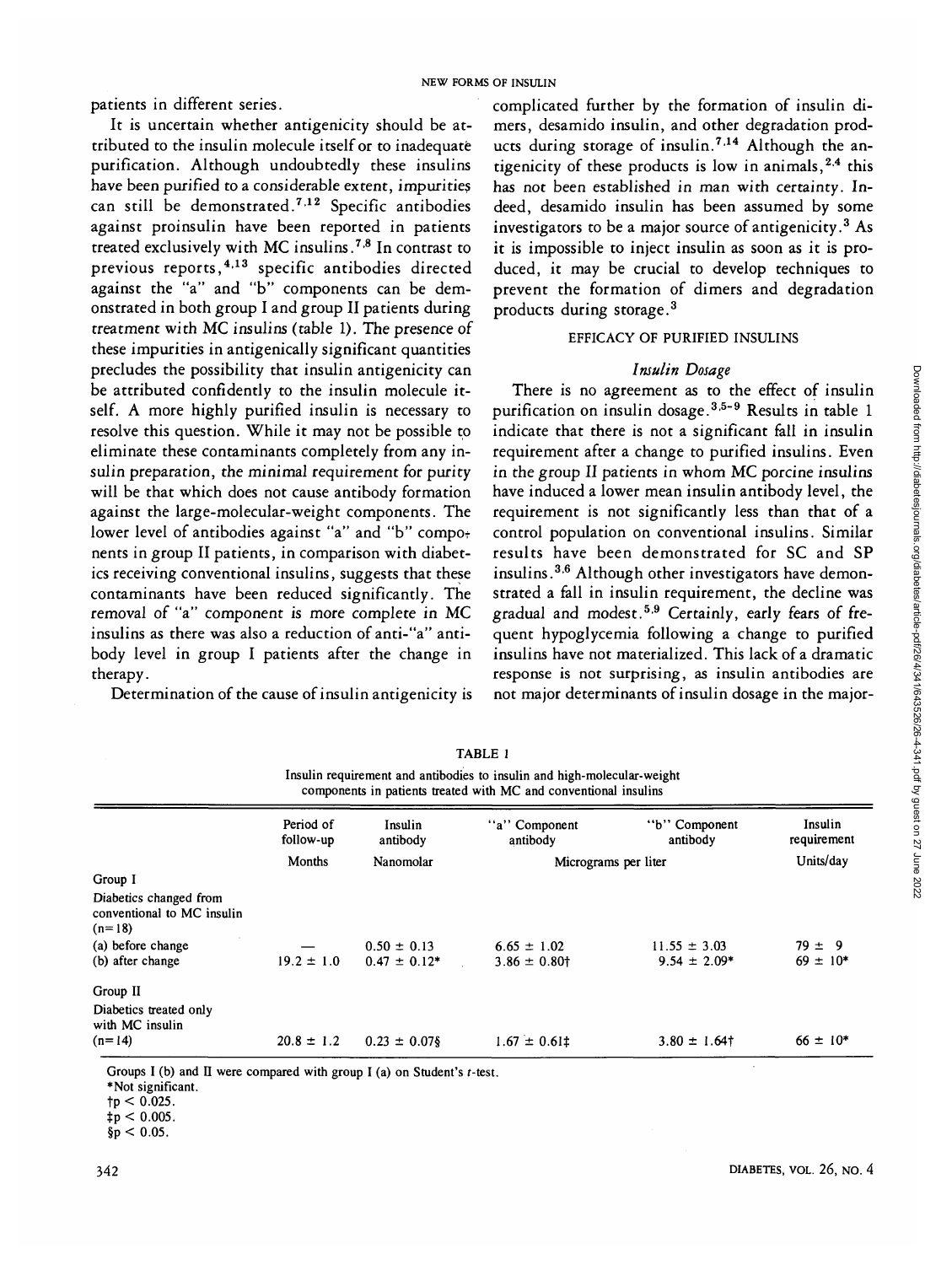ity of insulin-sensitive diabetic patients. It has. not been possible to demonstrate a good correlation between insulin dosage and insulin antibodies.<sup>15,16</sup>

The efficacy of purified insulins in the treatment of insulin resistance has not been established.<sup>3,7,9</sup> Systematic investigation of a large number of patients is difficult, as insulin resistance is not a common complication of diabetes. Sporadic case reports have appeared claiming dramatic resolution of insulin resistance following the introduction of purified insulin, but evidence for a direct effect of the purified insulin is not convincing.<sup>17,18</sup> Many patients were receiving highly antigenic bovine insulin during the development of insulin resistance. In some cases insulin requirement had begun to decline before commencing purified insulin of porcine origin. In others, clinical improvement could have been attributed to simultaneous corticosteroid therapy. These considerations, together with the spontaneously variable course of insulin resistance, make it difficult to assess the efficacy of purified insulins in reducing insulin resistance. We have treated five patients wtih a mean insulin requirement of 266  $\pm$  70 U. daily and insulin antibodies of 1.70  $\pm$  0.47  $\mu$ M for 5.0  $\pm$  2.3 months with MC insulin, following which the insulin requirement and insulin antibody level were  $312 \pm 120$ U. and  $1.51 \pm 0.48 \mu M$ , respectively. Similar disappointing results have been reported for SP and SC insulins.<sup>3,6</sup> The periods of treatment in these studies were relatively short and do not exclude the possibility that more prolonged therapy would have resulted in a favorable response. In patients with a high initial level of insulin antibodies, corticosteroid treatment has proved to be effective in suppressing the levels of insulin antibodies, with a concomitant fall in insulin requirement.

The differing results obtained wtih purified insulins in insulin resistance cannot be resolved at the moment. It is possible that purified porcine insulins are more successful in patients who have been treated with bovine insulin previously. Furthermore, patient selection may be extremely important. It is now certain that insulin resistance is aot a single disease entity. In insulin resistance due to anti-insulin receptor antibodies<sup>19</sup> or to abnormally fast degradation of insulin<sup>20</sup> even a nonimmunogenic insulin cannot be expected to be effective.

Perhaps purified insulins will be effective in reducing the incidence and severity of insulin resistance. However, insulin resistance is not a common complication of diabetes, and it is rare when porcine insulin alone has been used in therapy. Deckert<sup>21</sup> was not able

to find a single case of insulin resistance in 3,000 diabetics treated only with porcine insulin. The role of purified insulins in the prevention of insulin resistance will need to be studied separately for bovine and porcine insulin over a prolonged period.

## *Stability of Diabetes*

The effect of any treatment regime on the stability of diabetes is difficult to determine because of the problem of assessing stability objectively. After purified insulins became available there were many **reports of improvement in diabetes control.<sup>5</sup> On the** other hand, there were reports of increased risks of hypoglycemia.22 When quality of control was assessed objectively by calculation of the M factor<sup>7</sup> or measurement of the Regulation Index,<sup>23</sup> purified insulins did not improve the quality of control. In recent years, Dixon et al.<sup>24</sup> have proposed that insulin antibodies exert a stabilizing effect on the control of diabetes by acting as a buffer to prevent major fluctuations in free circulating insulin levels. If this can be substantiated, a nonimmunogenic insulin would result in a population of diabetics with highly unstable diabetes. In other studies,<sup>25-28</sup> neither the levels nor the binding characteristics of insulin antibodies could be correlated with the degree of diabetic control. While the latter studies do not increase the probability that purified insulins will be beneficial in the treatment of labile diabetes, they certainly do not add to the fear that their use will increase the incidence of instability.

## *Insulin Allergy*

Evidence has accumulated that all types of purified insulin reduce the incidence of local pain and swelling at the site of insulin injection.<sup>3,6,7</sup> Unexpectedly, lipoatrophy at the site of injection disappears gradually, especially if purified insulins are injected into the atrophic areas.<sup>3,29</sup> In our experience, lipohypertrophy does not respond to this treatment. It has been inferred that local symptoms are mediated by immunologic mechanisms;<sup>29</sup> however, supporting evidence is lacking. Improvement occurs.without a decline in circulating IgG insulin antibodies. We have studied 11 patients with severe local reactions and found that the IgG and IgE antibodies against insulin and the large-molecular-weight contaminants were not increased above that expected in insulindependent diabetics. These studies do not exclude the possibility that local manifestations can be mediated by abnormal tissue antibodies, nor do they detract from the value of purified insulins in these conditions. However, the observed improvement in local phenomena during treatment with purified insulins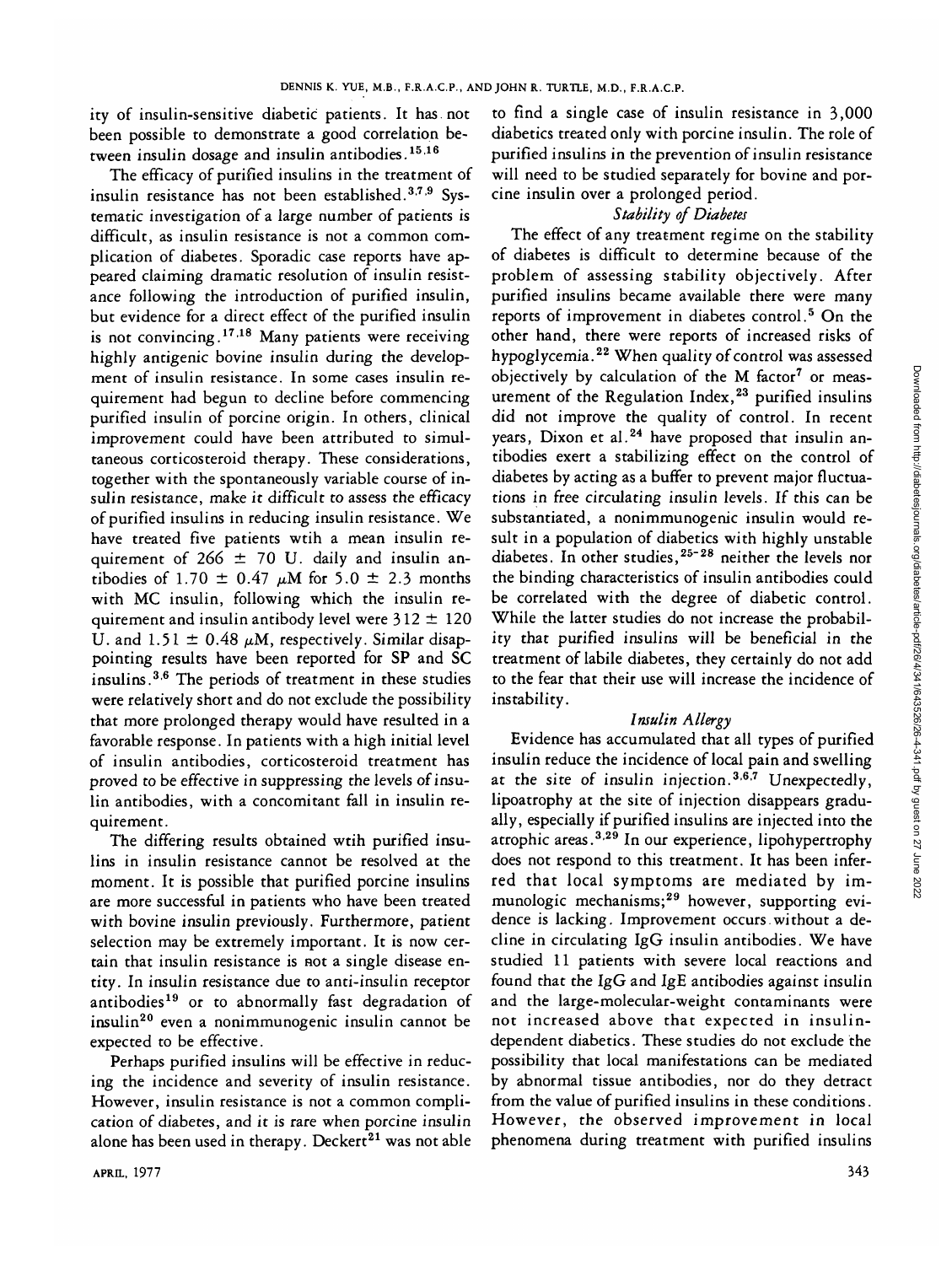cannot be ascribed to immunologic mechanisms until further evidence is available. The purification process could have removed substances with a direct action on the skin. Although the efficacy of purified insulins in the treatment of cutaneous reactions is well established, some diabetics do not respond.

In systemic insulin allergy, the response to purified insulins is more variable. Systemic allergy has resolved after a change to purified insulin. Other diabetics have developed systemic allergy while on purified insulin and then responded to conventional insulin. Using a solid-phase technique, we have demonstrated IgE antibodies against insulin or "b" component in only one of five patients with systemic allergy during insulin therapy. Using a similar technique, Mattson et al.<sup>30</sup> have identified IgE insulin antibodies in eight of 12 diabetic subjects with systemic insulin allergy. It is likely that the responsible allergen is not always insulin itself; thus, purified insulins cannot be expected to be effective in all patients.

#### *Diabetic Complications*

Experiments on rabbits have shown that injection of "a" and "b" components, but not purified insulin, leads to deposition of electron-dense material in renal glomeruli.<sup>31</sup> However, accumulation of electrondense material can be induced by the preservative in commercial insulin preparations or even appear as part of the normal aging process in rabbits. Extrapolation to man must be treated with caution.

Complications of diabetes occur in some patients never treated with insulin. Immunologic factors cannot be implicated in these circumstances. Although definitive conclusions cannot be reached for another 10 to 15 years, it appears unlikely at this stage that purified insulins will prevent diabetic complications.

#### *Natural History of Diabetes*

Although Anderson<sup>23</sup> has suggested that treatment of juvenile diabetics with purified insulins may prolong a transient remission period, there is no conclusive evidence that these insulins modify the natural history of diabetes in man. In vitro, insulin antibodies do not affect insulin and glucagon secretion from human fetal islets.<sup>32,33</sup>

#### **CONCLUSION**

The purified insulins are the treatment of choice for severe or disfiguring local reactions at the site of insulin injection. They should be used in the treatment of insulin resistance mediated by elevated levels of insulin antibodies. Although a favorable response cannot be predicted with certainty, in some patients insulin

requirement will be reduced, particularly if corticosteroids are given simultaneously. Purified insulins are indicated in the treatment of systemic insulin allergy. However, conventional insulins should be used if the allergy develops during treatment with a purified insulin. In most diabetic patients purified insulins do not alter insulin requirement or the quality of diabetic control; thus they cannot be justified routinely for all insulin-dependent diabetics. Purified insulins should be used for diabetics who have an increased risk of resistance, including those in whom interrupted insulin therapy has been used or in the presence of liver diseases, such as hemochromatosis. Purified insulins do not have any significant effect on the natural history of diabetes or its complications. It appears that insulin antibodies are deleterious only in a small number of patients with antibody-induced insulin resistance.

Even if a completely nonimmunogenic insulin can be produced in the future, it is unlikely that dramatic therapeutic benefits will result. Any potential benefit must be balanced against production losses of insulin during purification. In the preparation of SC insulin, only 40 per cent of the insulin is recovered.<sup>3</sup> This loss may not be justifiable with an increasing diabetic population requiring treatment, in the presence of limited insulin reserves throughout the world. As it is not possible to treat all diabetics with purified porcine insulin, a mixture of porcine and bovine insulins will be necessary. SC bovine insulin has already been shown to be highly antigenic.<sup>3</sup> Thus, a mixture of purified porcine and bovine insulin may not be superior to conventional insulins, a further point against large-scale purification. In addition, the antigenicity of desamido insulin and the insulin dimer is unresolved. If these insulin products are antigenic, then purification alone will not be adequate to produce a nonimmunogenic insulin.

Other new insulins are appearing on the scene. Des-PheBl insulin is a structurally altered insulin that binds less avidly to guinea-pig anti-insulin antibody.<sup>34</sup> Similar insulin derivatives may overcome some of the immunlogically mediated problems without eliminating antigenicity completely.

Finally, bacterially synthesized human insulin is a possibility in 1977—this may be the solution to insulin supply for the future.

#### REFERENCES

(The prefix "A" indicates an abstract following this section) <sup>1</sup>Galloway, J. A., and Root, M. A.: New forms of insulin. Diabetes *21(* Suppl.2):637-48, 1972.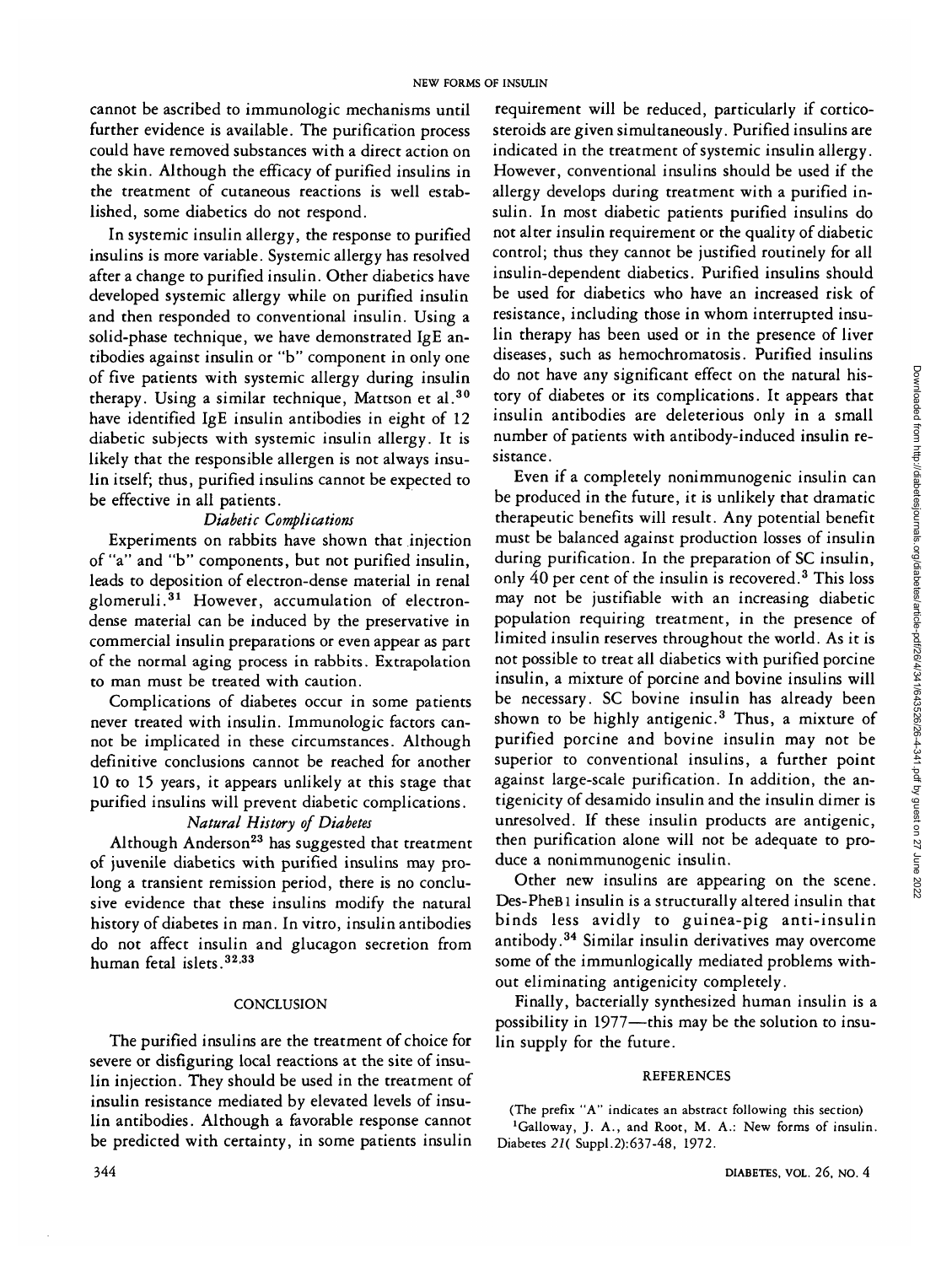2 Schlichtkrull, J., Brange, J., Christiansen, A. H., Hallund, O., Heding, L. G., and Jorgensen, K. H.: Clinical aspects of insulin antigenicity. Diabetes *21* (Suppl. 2):649-56, 1972.

3 Galloway, J. A., Root, M A., Chance, R. E., Jackson, R. L., Wentworth, S. M., and Davidson, A.: New forms of insulin. *In* Endocrinology and Diabetes. Grune & Stratton, 1975, p. 329-

4 Schlichtkrull, J., Brange, J., Christiansen, Aa. H., Hallund, O., Heding, L. G., Jorgensen, K. H., Rasmussen, S. M., Sorensen, E., and Volund, Aa.: Monocomponent insulin and its clinical implications. Horm. Metab. Res. *5* (Suppl.): 134-43, 1974.

<sup>5</sup>Bruni, B., D'Alberto, M., Osenda, M., Ricci, C., and Turco, G. L.: Clinical trials with monocomponent lente insulins. Preliminary report. Diabetologia 9:492-98, 1973.

A6 Tantillo, J. J., Karam, J. H., Burrill, K. C , Jones, M. A., Grodsky, G. M., andForsham, P. H.: Immunogenicity of "single peak" beef-pork insulin in diabetic subjects. Diabetes 23:276-81, 1974.

A<sup>7</sup>Yue, D. K., and Turtle, J. R.: Antigenicity of "monocomponent" pork insulin in diabetic subjects. Diabetes 24:625-32, 1975.

<sup>8</sup>Vinik, A. I., Joffe, B. I., Seftel, H. C., Distiller, L. A., and Jackson, W. P. M.: Clinical aspects of monocomponent insulins in the treatment of diabetes. S. Afr. Med. J. 50:587-91, 1976.

A<sup>9</sup>Andreani, D., Iavicoli, M., Tamburrans, G., and Menzingir, G.: Comparative trials with monocomponent (MQ and monospecies (MS) pork insulins in the treatment of diabetes mellitus. Influence on antibody levels, on insulin requirement and some complications. Horm. Metab. Res. 6:447-54, 1974.

10Berson, S. A., and Yalow, R. S.: Insulin in blood and insulin antibodies. Am. J. Med. 40:676-90, 1966.

<sup>11</sup> Deckert, T., and Grundahl, E.: The antigenicity of pig insulin. Diabetologia 6:15-20, 1970.

12Bansal, D. D., Connolly, J. H., and Vallance-Owen, J.: Precipitation reactions between insulin, proinsulin, insulin chains and insulin antibody. Diabetologia 9:384-86, 1973-

A13Kawazu, S., Kanazawa, Y., Kajinuma, A. H., Miki, E., Kuzuya, T., and Kosaka, K.: Demonstration of anti- "a-component" antibody—a possible means to differentiate patients with autoantibodies to endogenous insulin from insulintreated patients. Diabetologia *11:*169-73, 1975.

14Schlichtkrull, J., Pingel, M., Heding, L. G., Brange, J., and Jorgensen, K. H.: Insulin preparations with prolonged effect. *In* Handbook of Experimental Pharmacology. Insulin. Berlin, Springer-Verlag, 1975, p. 729.

15Skom, J. H., and Talmage, D. W.: The role of nonprecipitating insulin antibodies in diabetes. J. Clin. Invest. 37:787-93, 1958.

<sup>16</sup>Hurn, B. A. L., Farrant, P. C., Young, B. A., and Grahame, A.: Insulin binding antibody and hormone dosage in nonresistant diabetes. Postgrad. Med. J. 45:819-24, 1969.

A17Logie, A. W., and Stowers, J. M.: Hazards of monocomponent insulins. Br. Med. J. 1:879-80, 1976.

18Martin, F. I. R.: The nature and use of purified insulins. Aust. Family Physician 5:514-25, 1976.

A19Flier, J. S., Kahn, C. R., Roth, J., and Bar, R. S.: Antibodies that impair insulin receptor binding in an unusual diabetic syndrome with severe insulin resistance. Science 790:63-65, 1975.

20Paulsen, E. P.: An insulin-degrading enzyme in a diabetic girl causing massive destruction of subcutaneous insulin. Diabetes *25* (Suppl. 1):334, 1976.

21Deckert, T.: Inaugural dissertation, Kopenhagen, Munks-

APRIL, 1977 **345** 

gaard. *In* Handbook of Experimental Pharmacology. Insulin. Berlin, Springer-Verlag, 1975, p. 628.

22Lithner, F.: Treatment of diabetes mellitus with monocomponent insulins. Opusc. Med. 20:249-54, 1975.

 $A^{23}$ Anderson, O. O.: The immunogenic properties of highly purified insulin preparations. The clinical importance of insulinbinding antibodies. Acta Endocrinol. 78:723-35, 1975.

 $A^{24}$ Dixon, K., Exon, P. D., and Malins, J. M.: Insulin antibodies and the control of diabetes. Q-J. Med. 44:543-53, 1975.

<sup>25</sup>Yue, D. K., Baxter, R. C., and Turtle, J. R.: The dissociation of insulin from human insulin antibodies. Biochim. Biophys. Acta 444:231-39, 1976.

 $26B$ axter, R. C., Yue, D. K., and Turtle, J. R.: Equilibrium binding studies of human insulin antibodies in diabetic subjects. Clin. Chem. 22:1089-95, 1976.

<sup>27</sup>Yue, D. K., Baxter, R. C., and Turtle, J. R.: Human C-peptide and insulin antibody level in labile diabetes. Proceedings of the Australian Endocrine Society *19:5,* 1976.

<sup>28</sup>Yue, D. K., Baxter, R. C., and Turtle, J. R.: The significance of insulin antibodies and C-peptide secretory response in the control of diabetes. Submitted for publication.

 $A^{29}$ Teuscher, A.: Treatment of insulin lipoatrophy with monocomponent insulin. Diabetologia 20:211-14, 1974.

A30Mattson, J. R., Patterson, R., and Roberts, M.: Insulin therapy in patients with systemic insulin allergy. Arch. Intern. Med. 735:818-21, 1975.

31Wehner, H., Huber, H., and Kronenberg, K. H.: The glomerular basement membrane of the rabbit kidney on long-term treatment with heterologous insulin preparations of different purity. Diabetologia 9:255-63, 1973.

32Maitland, J., Yue, D. K., and Turtle, J. R.: Transplantation of human foetal pancreas-a proposal. *In* Proceedings of the 9th Congress of the International Diabetes Federation. Excerpta Medica, 1977 (in press).

33Maitland, J., Yue, D. K., and Turtle, J. R.: Insulin and glucagon secretion of human foetal pancreatic explants. Proc. Aust. Diabetes Soc. 3:18, 1976.

34Kerp, L., Steinhilber, S., Kasemir, H., Han, J., Henrichs, H. R., and Geiger, R.: Changes in immunospecificity and biologic activity of bovine insulin due to subsequent removal of the amino acids, Bl, B2 and B3. Diabetes 23:651-56, 1974.

## **ABSTRACTS**

#### (All are verbatim summaries)

*Tantillo, J.J.; Karam, J.H.; Burrill, K.C.; Jones, M.A.; Grodsky, G.M.; and Forsham, P.H.* (Metabolic Res. Unit and Dept. of Med., Univ. of Cal., San Francisco): IMMUNOGENICITY OF "SINGLE PEAK" BEEF-PORK INSULIN IN DIABETIC SUBJECTS. Diabetes 23:276, 1974.

Highly purified insulins of the "single-component" or "monocomponent" varieties have been previously reported to be nonimmunogenic. Since mass production of insulins with a high degree of purity is not convenient, a "single-peak" insulin with large molecular weight substances removed, has been developed in U-100 concentration. To evaluate its immunogenicity, three groups of diabetic subjects were studied. Seven patients previously untreated with insulin were given single-peak beef-pork insulin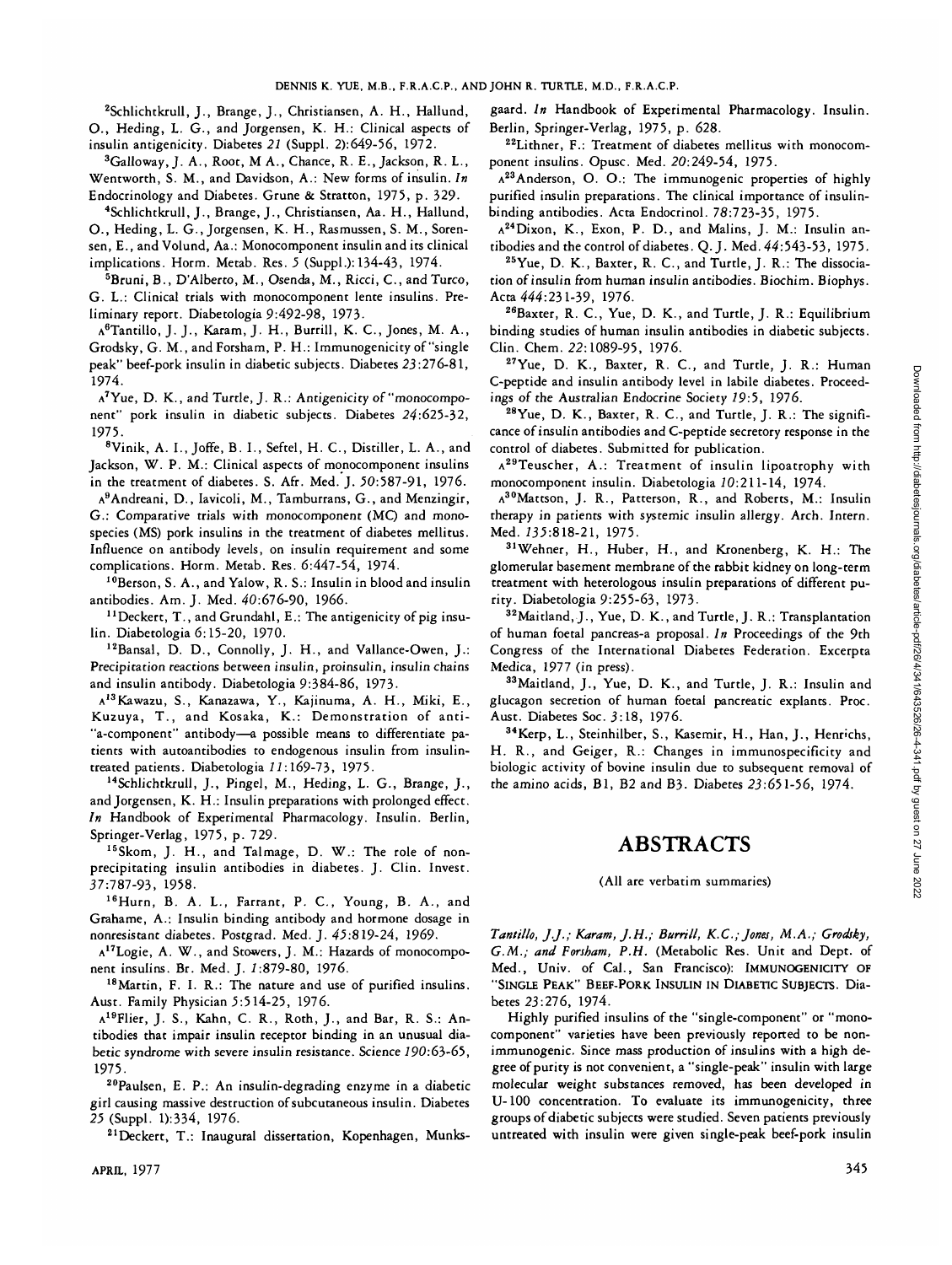for forty-five to 435 days; in undiluted sera, insulin-I<sup>-131</sup> binding reached a mean of 18 per cent (range, 2 to 46 per cent). In comparison, fifteen diabetics treated with standard USP beef-pork insulin for ninety days or more showed a mean insulin-I<sup>-131</sup> binding of 15 per cent (range, 3.5 to 38 per cent). Six patients who had received USP insulin were treated with the single-peak preparation. Five of these had a mean insulin-I<sup>-131</sup> binding of 16 per cent (range, 2 to 38 per cent) before single-peak therapy and a mean binding of 27 per cent (range, 6 to 44 per cent) after treatment with single-peak insulin for 105 to 230 days. The sixth patient had severe chronic insulin resistance and required up to 400 U. per day of USP insulin;treatment with single-peak insulin for five weeks produced no fall in antibody titer, and insulin requirements remained high: an initial response to only 50 U. per day of fish (bonito) insulin demonstrated that resistance was due to immunogenicity. U-100 single-peak beef-pork insulin reduces lipoatrophy but does not appear to offer obvious immunologic advantages over standard USP insulin.

*Yue, D.K.; and Turtle, J.R.* (Dept. of Med., Univ. of Sydney, and the Royal Prince Alfred Hosp., Sydney, N.S.W., Australia): ANTIGENICITY OF "MONOCOMPONENT" PORK INSULIN IN DIABETIC SUBJECTS. Diabetes 24:625, 1975.

"Single-peak," "single-component," and "monocomponent" insulins have been produced in an attempt to eliminate insulin antigenicity. Recently "single-peak insulin" has been shown to be antigenic. From animal experiments and preliminary human studies it has been claimed that monocomponent (MC) insulin is nonantigenic or only negligibly so. In this study the antigenicity of MC insulin was determined in two groups of diabetic patients. In group 1, seven patients treated with insulin for the first time were given MC insulin for seven to fifteen months. Four of the seven patients developed significant IgG insulin antibodies after four to ten months. In one patient the IgG insulin antibody concentration was high (8.51 mU./ml.). In two patients IgG proinsulin-specific antibodies were detected. In group 2, fourteen patients with unstable diabetes, insulin allergy, or resistance were changed from conventional to MC insulin. Treatment with MC insulin did not decrease insulin requirement or improve diabetic control when assayed by the M factor. After seven to eleven months of therapy there was no significant fall in insulin antibodies except in two patients in whom corticosteroids had been administered simultaneously. These results differ significantly from those previously reported and could be interpreted as suggesting that insulin itself is antigenic. When the purity of the MC insulin was determined, significant contaminants coulc be demonstrated in all of ten separate batches of MC insulin. Gel chromatography, polyacrylamide gel electrophoresis, and proinsulin radioimmunoassay were used to identify the presence of nonconvertible insulin dimer, proinsulin and monodesamido insulin in antigenically significant concentrations.

The generation of IgG insulin antibodies in MC-insulin-treated patients cannot be interpreted as a true indication that insulin itself is antigenic. The problem of insulin antigenicity has not been resolved and will not be until a highly purified insulin is available. Unfortunately, the MC insulins do not meet these requirements.

(Cattedra di Medicina Constituzionale ed Endocrinologia del Universita degli studi di Roma, Italy): COMPARATIVE TRIALS WITH MONOCOMPONENT (MC) AND MONOSPECIES (MS) PORK INSULINS IN THE TREATMENT OF DIABETES MELLITUS. INFLUENCE ON ANTIBODY LEVELS, ON INSULIN REQUIREMENT AND SOME COMPLICATIONS. Horm. Metab. Res. 6:447, 1974.

Levels of anti-insulin antibodies (AAI) in serum, and insulin requirement have been studied for two years in six groups of diabetics treated with different kinds of insulin.

The patients in the first three groups had never been treated with insulin; group 1 was treated with Monocomponent (MC) insulins, group 2 with Monospecies pork (MS) insulins and group 3 with commercial insulins.

In group 1 there was a negligible and transitory rise, in group 2 there was a moderate rise and in group 3 there was a marked increase of AAI.

The patients in groups 4, 5, 6 had been treated for at least one year with commercial insulins; group 4 was switched over to MC insulins, group 5 to MS insulins; group 6 was studied for control purposes.

At the beginning of the study AAI levels were comparable in these latter groups: thereafter in group 4 there was a striking reduction of AAI, in group 5 there was a relevant, but less marked reduction. In group 4 there was also a significant reduction of insulin requirement.

A marked improvement in lipodystrophy and allergic phenomena was observed in some patients in group 4.

Two further patients with a severe resistance to insulin, a very high binding capacity for MS and MC insulin, and a moderate or very high binding capacity for human insulin did not improve with MC insulins.

*Kawazu, S.; Kanazawa, Y.; Kajinuma, H.; Miki, E.; Kuzuya, T.; andKosaka, K.* (Third Dept. of Intern. Med., Faculty of Med., Univ. of Tokyo, Hango, Tokyo, and Dept. of Med., Jichi Med. Sch., Minami-kawachimachi, Tochigi-ken, Japan): DEM-ONSTRATION OF ANTI-"A-COMPONENT" ANTIBODY—A POSSIBLE MEANS TO DIFFERENTIATE PATIENTS WITH AUTO-ANTIBODIES TO ENDOGENOUS INSULIN FROM INSULIN-TREATED PATIENTS. Diabetologia *11:169,* 1975.

The presence of anti-"a-component" antibody was examined in sera of 4 groups of patients with or without anti-insulin antibody, using <sup>125</sup>I-a-component and the polyethylene glycol precipitation method. 125I-a-component cross-reacted with insulin antibody. This cross-reactivity was abolished after preincubation of these sera with monocomponent insulin. The specific anti-"a-component" antibody could be estimated in this procedure. After preincubation with monocomponent insulin, significant binding of 125I-a-component was demonstrated in sera of most patients treated with ordinary commercial insulin, but not in sera of 2 hypoglycemic patients suspected of an insulin autoimmune syndrome. Some cases treated with commercial insulin for less than one year and all cases treated with monocomponent insulin for 7-10 months did not have significant anti-"acomponent" antibody. The test for the presence of anti-"a-component" antibody is not definitive but if positive it differentiates "auto-antibodies" from the antibodies produced by injections of commercial insulin.

*Andreani, D.; lavicoli, M.; Tamburrans, G.; and Menzingir, G. Logie, A.W.; and Stowers, J.M..* (Diabetic Clinic, Aberdeen Royal